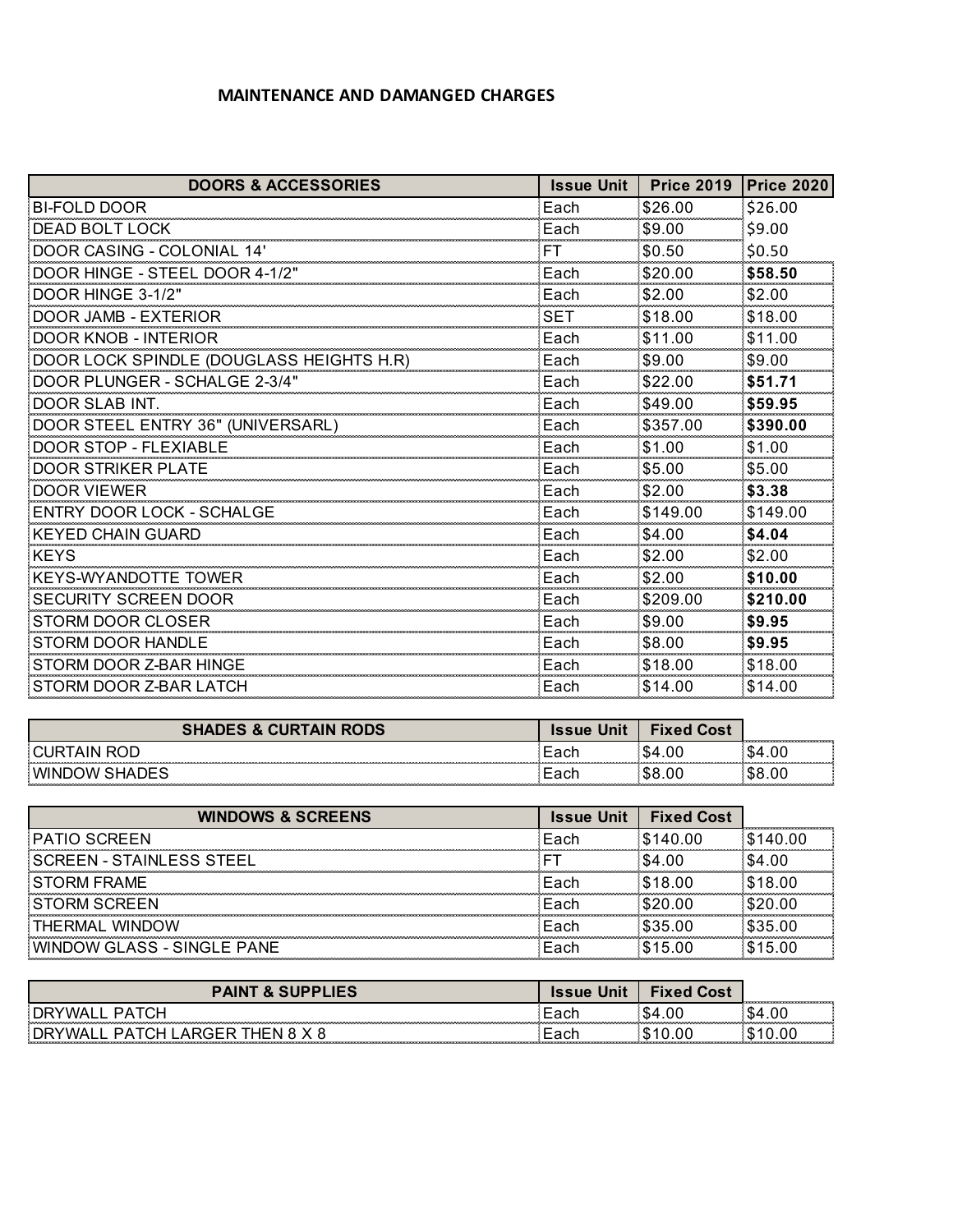| <b>LIGHT FIXTURES</b>                   | <b>Issue Unit</b> | <b>Fixed Cost</b> |          |
|-----------------------------------------|-------------------|-------------------|----------|
| LIGHT FIXTURE - 2' 1 BULB               | Each              | \$27.00           | \$29.60  |
| LIGHT FIXTURE - 2' 2 BULB VANITY        | Each              | \$55.00           | \$55.00  |
| LIGHT FIXTURE - CEILING CLEAR           | Each              | \$22.00           | \$23.75  |
| LIGHT FIXTURE - EXTERIOR RAB            | Each              | \$65.00           | \$38.00  |
| LIGHT FIXTURE - HALF MOON               | Each              | \$25.00           | \$25.00  |
| LIGHT FIXTURE - MUSHROOM FROSTED        | Each              | \$11.00           | \$13.19  |
| LIGHT FIXTURE - PROG 10-1/2"            | Each              | \$33.00           | \$33.00  |
| LIGHT FIXTURE - PROG 12" SQUARE         | Each              | \$9.00            | \$10.51  |
| LIGHT FIXTURE - PULL CHAIN W/RECEPTACLE | Each              | \$4.00            | \$4.00   |
| LIGHT FIXTURE - PHOTO CELL-RAB          | Each              | \$10.84           | \$10.84  |
| I IGHT FIXTURE -FI OOD 175W             | Each              | \$159.00          | \$159.00 |
| LIGHT FIXTURE -LED WALL PACK            | Each              | \$48.00           | \$48.00  |
| LIGHT FIXTURE - PROGRESS 6" OPAL        | Each              | \$36.25           | \$36.25  |

| <b>LIGHT GLOBES</b>            | <b>Issue Unit</b> | <b>Fixed Cost</b> |         |
|--------------------------------|-------------------|-------------------|---------|
| LIGHT GLOBE - 10" CLEAR RD     | Each              | \$12.00           | \$12.86 |
| LIGHT GLOBE - 6" & 8" CLEAR RD | Each              | \$7.00            | \$7.00  |
| LIGHT GLOBE - MUSHROOM FROSTED | Each              | \$8.00            | \$8.00  |
| LIGHT GLOBE - PROG 10"         | Each              | \$29.00           | \$29.00 |
| LIGHT GLOBE - PROG 12" SQUARE  | Each              | \$8.00            | \$8.00  |
| LIGHT GLOBE - PROG 6" OPAL     | Each              | \$8.00            | \$8.00  |
| LIGHT GLOBE - PROG JELLY       | Each              | \$9.00            | \$9.00  |
| LIGHT GLOBE-8" ROUND           | Each              | \$6.29            | \$6.29  |
| LIGHT LENS - 2' WHITE 1 BULB   | Each              | \$11.00           | \$11.00 |
| LIGHT LENS - 2' WHITE 2 BULB   | Each              | \$19.00           | \$19.00 |
| LIGHT LENS - HALF MOON         | Each              | \$21.00           | \$21.00 |
| LIGHT LENS - VANITY 2' 2 BULB  | Each              | \$20.00           | \$20.00 |
|                                |                   |                   |         |

| <b>LIGHT BULBS</b>                   | <b>Issue Unit</b> | <b>Fixed Cost</b> |        |
|--------------------------------------|-------------------|-------------------|--------|
| FLUORESCENT BULB - 18"               | Each              | \$4.00            | \$5.69 |
| <b>FLUORESCENT BULB - 2'</b>         | :Each             | \$4.00            | \$4.32 |
| LIGHT BULB - 13W 2P                  | Each              | \$4.00            | \$4.00 |
| LIGHT BULB - 13W 2P (HALF MOON FIX.) | ∛Each             | \$3.00            | \$3.00 |
| LIGHT BULB - 32W (RAB)               | :Each             | \$9.00            | \$9.00 |
| LIGHT BULB - 40W                     | :Each             | \$1.00            | \$1.00 |
| LIGHT BULB - 9W 2P (RANGE HOOD)      | Fach              | \$4.00            | .S4 00 |

| <b>SWITCHES &amp; OUTLETS &amp; COVERS</b> | <b>Issue Unit</b> | <b>Fixed Cost</b> |         |
|--------------------------------------------|-------------------|-------------------|---------|
| <b>COVER - OUTLET</b>                      | Each              | \$1.00            | .00     |
| COVER - SP SWITCH                          | Each              | \$1.00            | .00     |
| RECEPTACLE - DUPLEX                        | Each              | \$1.00            | .00     |
| RECEPTACLE - GFI                           | Fach              | \$14.00           | \$14.00 |
| SWITCH - 3-WAY                             | Each              | \$2.00            | \$2.00  |
| SWITCH - 3-WAY/SINGLE POLE COMB            | Fach              | \$6.00            | \$6.00  |
| SWITCH - 4 WAY                             | Fach              | \$6.00            | \$9.80  |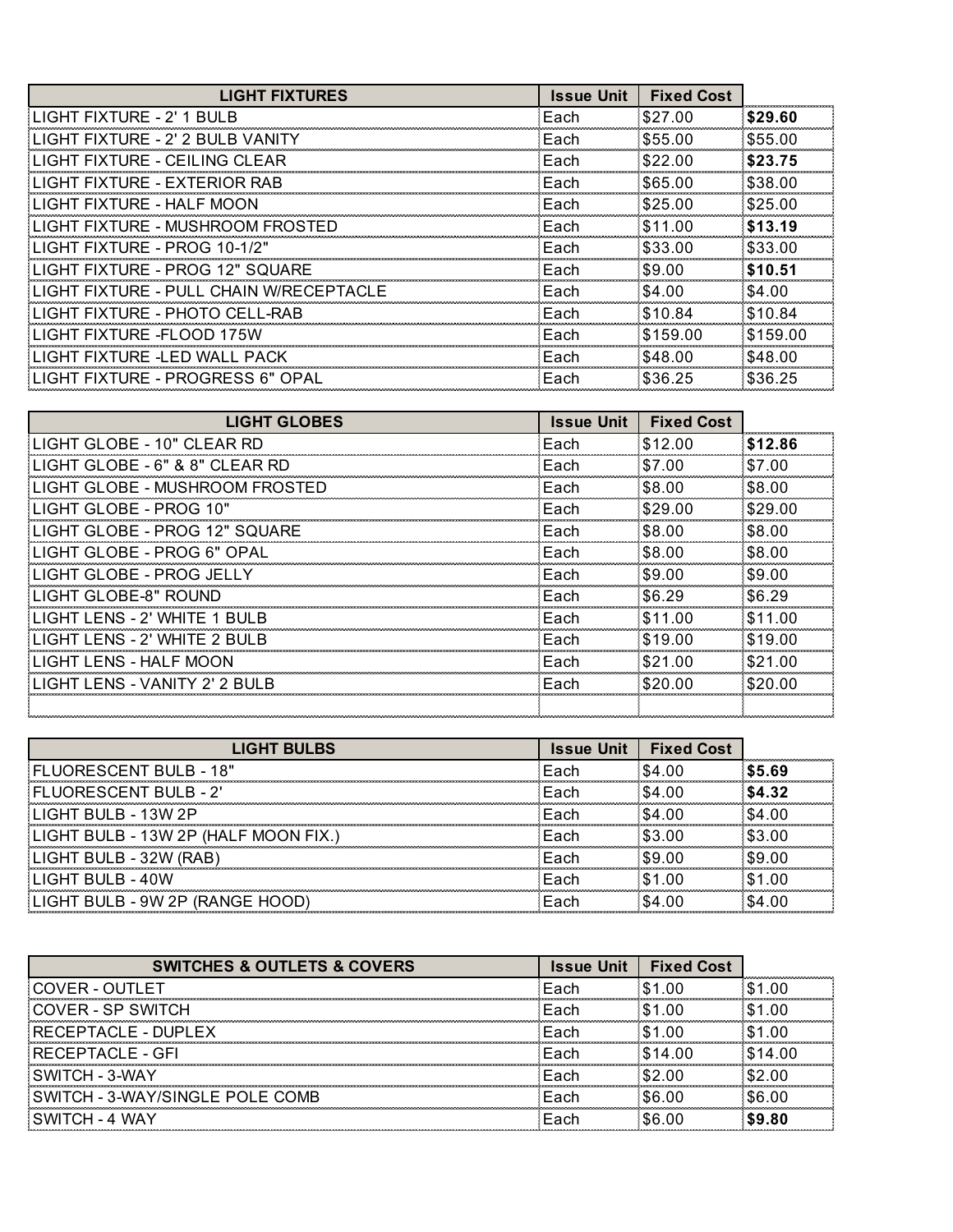| .<br><br>-------<br>. | -------------------- | . |
|-----------------------|----------------------|---|
|                       |                      |   |

| <b>BATHROOM</b>                           | <b>Issue Unit</b> | <b>Fixed Cost</b> |          |
|-------------------------------------------|-------------------|-------------------|----------|
| <b>GERBER LAV, HANDLE</b>                 | Each              | \$8.00            | \$8.00   |
| <b>GERBER LAVATORY FAUCET</b>             | Each              | \$91.00           | \$92.51  |
| <b>GERBER TUB HANDLE</b>                  | Each              | \$5.00            | \$5.00   |
| <b>KOHLER FLUSHMATE BOWL</b>              | Each              | \$75.00           | \$89.00  |
| KOHLER FLUSHMATE TANK                     | Each              | \$190.00          | \$210.00 |
| KOHLER FLUSHMATE TANK LEVER               | Each              | \$11.00           | \$11.00  |
| KOHLER FLUSMATE BOWL BACK FLUSH (HI-RISE) | Each              | \$291.00          | \$305.00 |
| <b>LAVATORY SINK LEGS</b>                 | Each              | \$14.00           | \$15.00  |
| <b>LAVATORY VANITY SINK OVAL</b>          | Each              | \$32.00           | \$22.00  |
| <b>MEDICINE CABINET</b>                   | Each              | \$26.00           | \$28.50  |
| <b>SHOWER CURTAIN ROD 5'</b>              | Each              | \$2.00            | \$3.00   |
| SHOWER CURTAIN ROD BRACKETS               | Each              | \$1.00            | \$1.00   |
| <b>SHOWER HEAD</b>                        | Each              | \$8.00            | \$8.00   |
| <b>SHOWER HEAD - HANDHELD</b>             | Each              | \$20.00           | \$20.00  |
| <b>SHOWER SWIVEL BASE</b>                 | Each              | \$7.00            | \$8.00   |
| <b>SOAP DISH</b>                          | Each              | \$3.00            | \$3.00   |
| <b>TOILET BOWL PLUNGER</b>                | Each              | \$4.00            | \$4.00   |
| TOILET SEAT ELONGATED                     | Each              | \$16.00           | \$8.56   |
| TOILET TANK LEVER UNIVERSAL               | Each              | \$3.00            | \$3.00   |
| TOILET TISSUE HOLDER COMPLETE             | Each              | \$4.00            | \$4.00   |
| TOILET TISSUE ROLLER PIN                  | Each              | \$1.00            | \$1.00   |
| TOOTH BRUSH AND TUMBLER                   | Each              | \$3.00            | \$3.50   |
| TOWEL BAR 3/4 X 24"                       | Each              | \$3.00            | \$3.00   |
| <b>TOWEL BAR BRACKETS</b>                 | Each              | \$4.00            | \$5.08   |
| TUB SPOUT W/DIVERTER                      | Each              | \$9.00            | \$7.00   |
| WAX RING #1 W/SLEEVE                      | Each              | \$2.00            | \$2.00   |

| <b>KITCHEN</b>                   | <b>Issue Unit</b> | <b>Fixed Cost</b> |          |
|----------------------------------|-------------------|-------------------|----------|
| <b>CABINET DOOR</b>              | Each              | \$10.00           | \$40.00  |
| CABINET DOOR KNOBS               | Each              | \$3.00            | \$3.00   |
| CABINET DRAWER                   | Each              | \$11.00           | \$40.00  |
| CABINET DRAWER KNOBS             | Each              | \$2.00            | \$2.00   |
| CABINET DRAWER SLIDE 22"         | <b>SET</b>        | \$6.00            | \$6.00   |
| COUNTER TOP IPB 3/4" X 25" X 97" | FТ                | \$12.00           | \$20.00  |
| G/D BADGER 1                     | ∶Each             | \$57.00           | \$75.99  |
| G/D BADGER 5                     | Each              | \$77.00           | \$82.64  |
| G/D PRO COVER CONTROL            | Each              | \$258.00          | \$275.75 |
| G/D WIRLAWAY 1/2HP               | Each              | \$59.00           | \$74.07  |
| KITCHEN SINK SS DOUBLE           | Each              | \$80.00           | \$64.00  |
| <b>MOEN KITCHEN FAUCET</b>       | Each              | \$69.00           | \$44.75  |
| STRAINER BASKET - FITALL         | Each              | \$3.00            | \$3.00   |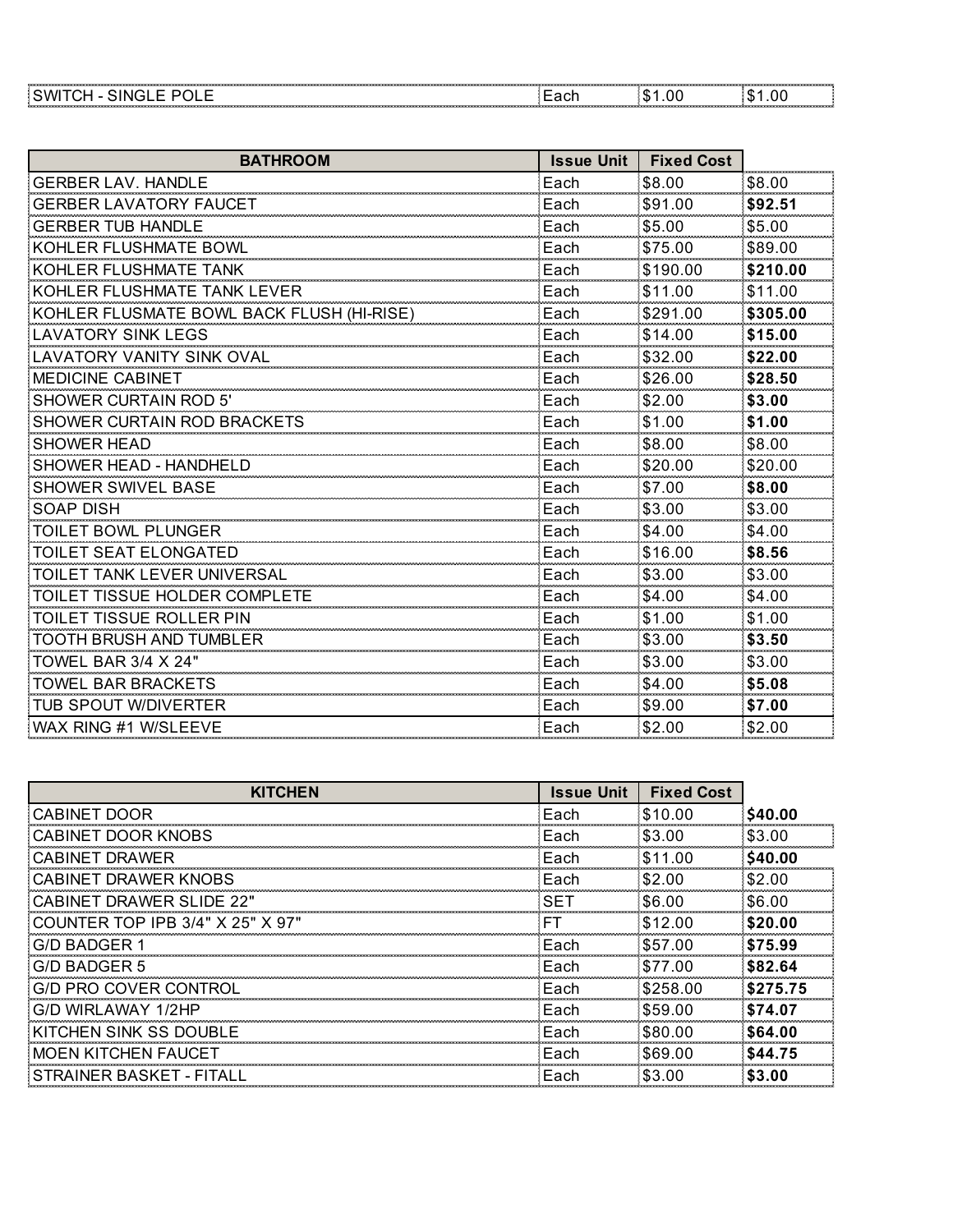| <b>POLES &amp; SHELVES</b>        | <b>Issue Unit</b> | <b>Fixed Cost</b> |      |
|-----------------------------------|-------------------|-------------------|------|
| CLOSET POLE                       |                   | 1 OO              | 00   |
| CLOSET POLE BRACKETS              |                   | :3 በበ             | 3.50 |
| CLOSET POLE SHELF BRACKETS        | Fach              | -00               | nr   |
| CLOSET SHELF SUPPORT 12"          | Fach              |                   |      |
| HANDRAIL 1-1/2X1-11/16 CLEAR      |                   |                   |      |
| HANDRAIL BRACKETS                 | Fach              | 63 OO             | .00  |
| SHELVING BULL NOSE 3/4" X 11-1/4" |                   |                   |      |

| <b>MISCELLANEOUS ITEMS</b>                           | <b>Issue Unit</b> | <b>Fixed Cost</b> |         |
|------------------------------------------------------|-------------------|-------------------|---------|
| CERAMIC TILE - WHITE 4 X 4                           | Each              | \$0.25            | \$0.80  |
| COLD AIR RETURN VENT                                 | Each              | \$18.00           | \$19.00 |
| ENTRY CARD REPLACEMENT FEE                           | Each              | \$22.00           | \$22.00 |
| EXHAUST FAN COVER                                    | Each              | \$6.00            | \$6.00  |
| EXHAUST FAN MOTOR & GRILLE                           | Each              | \$62.00           | \$62.00 |
| FLOOR TILE 1/8" ESSENTIALS                           | Each              | \$1.00            | \$1.25  |
| <b>MAIL BOXES</b>                                    | Each              | \$15.00           | \$17.00 |
| <b>REGISTER VENT FLOOR</b>                           | Each              | \$5.00            | \$8.00  |
| REGISTER VENT WALL                                   | Each              | \$10.00           | \$15.00 |
| SMOKE ALARM                                          | Each              | \$10.00           | \$10.00 |
| FURNITURE PICKUP & NON KCKHA APPLAINCES (PER ITEM) * | Each              | \$35.00           | \$35.00 |
| <b>HI-RISE LOCKOUT SERVICES</b>                      | Each              | \$10.00           | \$12.00 |
| TRASH PICKUP (PER BAG)                               | Each              | \$9.00            | \$10.00 |

| <b>HVAC PARTS</b>                     | <b>Issue Unit</b> | <b>Fixed Cost</b> |            |
|---------------------------------------|-------------------|-------------------|------------|
| 410-A REFRIGERANT                     | .B                | \$5.00            | \$7.00     |
| CASSED UP FLOW A/C COIL *             | Each              | \$250.00          | \$250.00   |
| COMPLETE A/C CONDENSER 13 SEER        | Each              | \$1,050.00        | \$1,050.00 |
| <b>COMPLETE A/C CONDENSER 15 SEER</b> | Each              | \$1,350.00        | \$1,350.00 |
| COMPLETE FURNACE $90 + %$             | Each              | \$926.00          | \$926.00   |
| CONDENSER FAN BLADES                  | Each              | \$39.00           | \$39.00    |
| <b>CONDENSER FAN GUARD</b>            | Each              | \$89.00           | \$89.00    |
| <b>CONDENSER MOTOR</b>                | Each              | \$57.00           | \$57.00    |
| DISCONNECT - SWITCH BOX               | Each              | \$16.00           | \$16.00    |
| ELECTRIC WHIP 230V                    | Each              | \$8.00            | \$8.00     |
| <b>FURNACE FILTERS</b>                | Each              | \$3.00            | \$4.00     |
| <b>INSULATION TUBE</b>                | Each              | \$4.00            | \$4.00     |
| LINE SET                              | Each              | \$99.00           | \$78.00    |
| <b>R-22 REFRIGERANT</b>               | ĒΒ                | \$30.00           | \$35.00    |
| THERMOSTAT - FAMILY 24V.              | Each              | \$27.00           | \$27.32    |
| THREMOSTAT - HIGH-RISE 110V.          | Each              | \$90.00           | \$118.00   |

|                   | <b>Jni</b><br>Issue    | <b>Cost</b><br>Fixed |  |
|-------------------|------------------------|----------------------|--|
| או                | トゥペ<br>cau             | 0C                   |  |
| 1 Q<br>∸⊢₩∆<br>או | $-$ 0 0 $\sim$<br>caul | ÜÜ                   |  |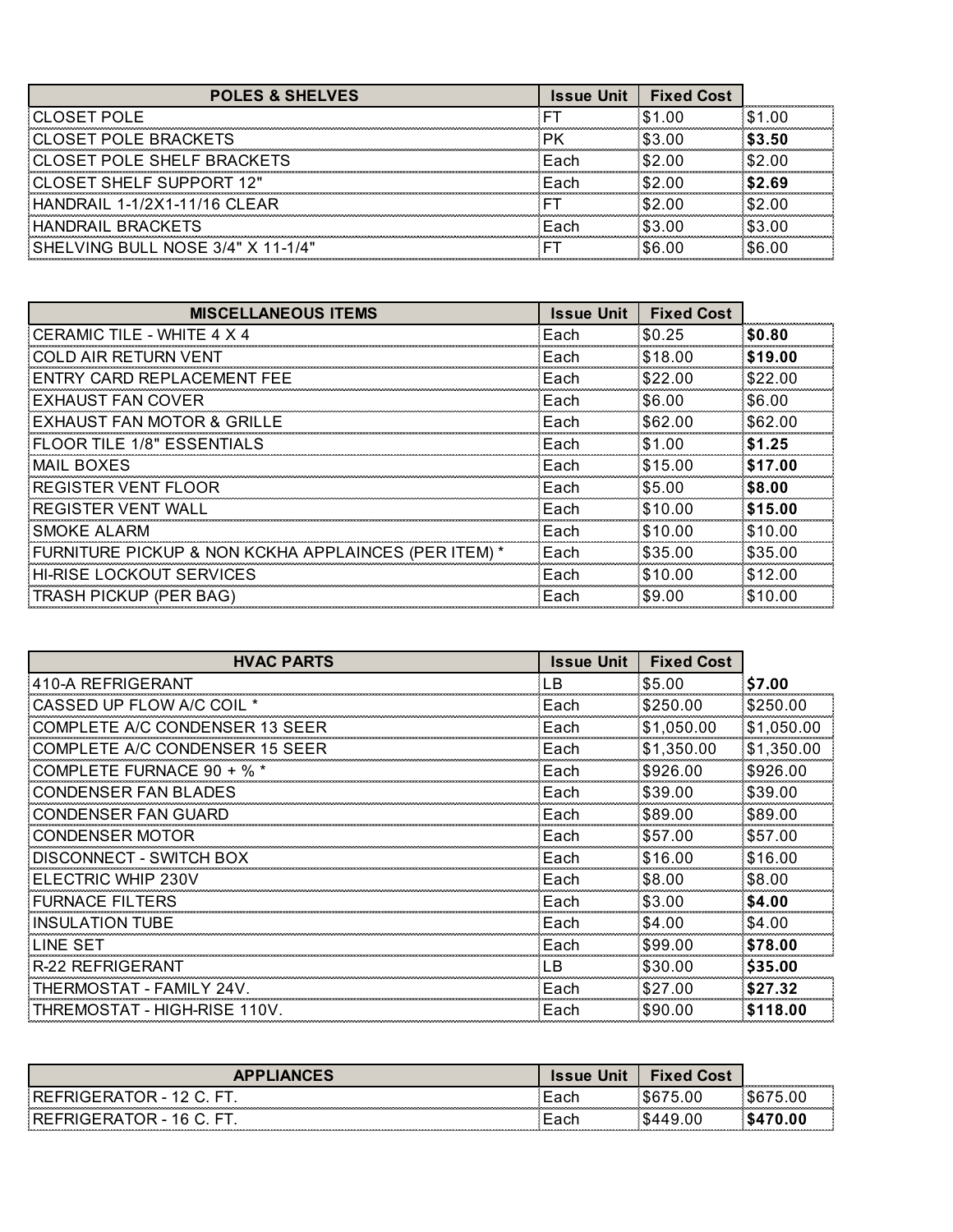|  | . |  |
|--|---|--|
|  |   |  |

| <b>REFRIGERATOR PARTS</b>            | <b>Issue Unit</b> | <b>Fixed Cost</b> |          |
|--------------------------------------|-------------------|-------------------|----------|
| <b>REF - COMPRESSOR</b>              | Each              | \$130.00          | \$130.00 |
| <b>REF - DOOR GASKET</b>             | Each              | \$23.00           | \$23.06  |
| <b>REF - DOOR HANDLE</b>             | Each              | \$20.00           | \$20.00  |
| <b>REF - DOOR PANEL INNER</b>        | Each              | \$31.00           | \$31.00  |
| <b>REF - DOOR SHELF</b>              | Each              | \$6.00            | \$6.00   |
| <b>REF - DUCT AIR FZ</b>             | Each              | \$12.00           | \$12.00  |
| REF - EVAPORATOR FAN MOTOR           | Each              | \$27.00           | \$21.10  |
| REF - FREEZER DOOR 15-16 C. FT.      | Each              | \$90.00           | \$90.00  |
| <b>REF - FZ DOOR GASKET</b>          | Each              | \$24.00           | \$25.73  |
| <b>REF - FZ DOOR SHELF</b>           | Each              | \$4.00            | \$7.56   |
| REF - FZ DOOR SHELF FRT              | Each              | \$8.00            | \$8.00   |
| <b>REF - HOUSING CONTOL</b>          | Each              | \$15.00           | \$15.00  |
| REF - REFRIGERATOR DOOR FOAM ASSEMBL | Each              | \$122.00          | \$122.00 |
| <b>REF-SHELF</b>                     | Each              | \$8.00            | \$8.00   |
| <b>REF - SHELF END CAP</b>           | Each              | \$5.00            | \$5.00   |
| <b>REF - SHELF FIXED FF</b>          | Each              | \$3.00            | \$3.00   |
| <b>REF - SHELF FIXED FZ</b>          | Each              | \$3.00            | \$3.00   |
| REF - VEGETABLE PAN 12 C. FT.        | Each              | \$39.00           | \$31.30  |
| REF - VEGETABLE PAN 16 C. FT.        | Each              | \$22.00           | \$22.00  |
| <b>REF - VEGETABLE PAN COVER</b>     | Each              | \$21.00           | \$21.00  |

| <b>STOVE PARTS</b>                        | <b>Issue Unit</b> | <b>Fixed Cost</b> |          |
|-------------------------------------------|-------------------|-------------------|----------|
| <b>RANGE HOOD DUCTED 24"</b>              | Each              | \$51.00           | \$52.00  |
| RANGE HOOD DUCTLESS 30"                   | Each              | \$40.00           | \$43.50  |
| RANGE HOOD FAN ASSLBY                     | Each              | \$29.00           | \$31.56  |
| RANGE HOOD FILTER 8-3/4" X 10-1/2" X 3/8" | Each              | \$6.00            | \$6.00   |
| RANGE HOOD LIGHT LENS                     | Each              | \$5.00            | \$5.56   |
| STOVE - BROILER DOOR                      | Each              | \$21.00           | \$21.00  |
| STOVE - BROILER PAN                       | Each              | \$9.00            | \$9.00   |
| STOVE - BURNER GRATE                      | Each              | \$21.00           | \$21.00  |
| STOVE - COOKTOP                           | Each              | \$100.00          | \$108.26 |
| STOVE - DRIP PAN 6"                       | Each              | \$4.00            | \$4.00   |
| STOVE - DRIP PAN 8"                       | Each              | \$5.00            | \$5.00   |
| <b>STOVE - HANDLE</b>                     | Each              | \$29.00           | \$29.00  |
| STOVE - KNOB                              | Each              | \$9.00            | \$9.00   |
| STOVE - OVEN BURNER PILOT ASSEMBL         | Each              | \$43.00           | \$43.00  |
| STOVE - OVEN BURNER VALVE *               | Each              | \$30.00           | \$30.00  |
| STOVE - OVEN DOOR                         | Each              | \$22.00           | \$22.00  |

| <b>STOVE PARTS CONT.</b>  | <b>Issue Unit</b> | <b>Fixed Cost</b> | ----------------------------- |
|---------------------------|-------------------|-------------------|-------------------------------|
| STOVE - OVEN DOOR GASKET! | :Each             |                   | រ24.00                        |
| STOVE - OVEN DOOR HINGE   | <b>Lach</b>       | \$15.00           | 15.00 ه                       |